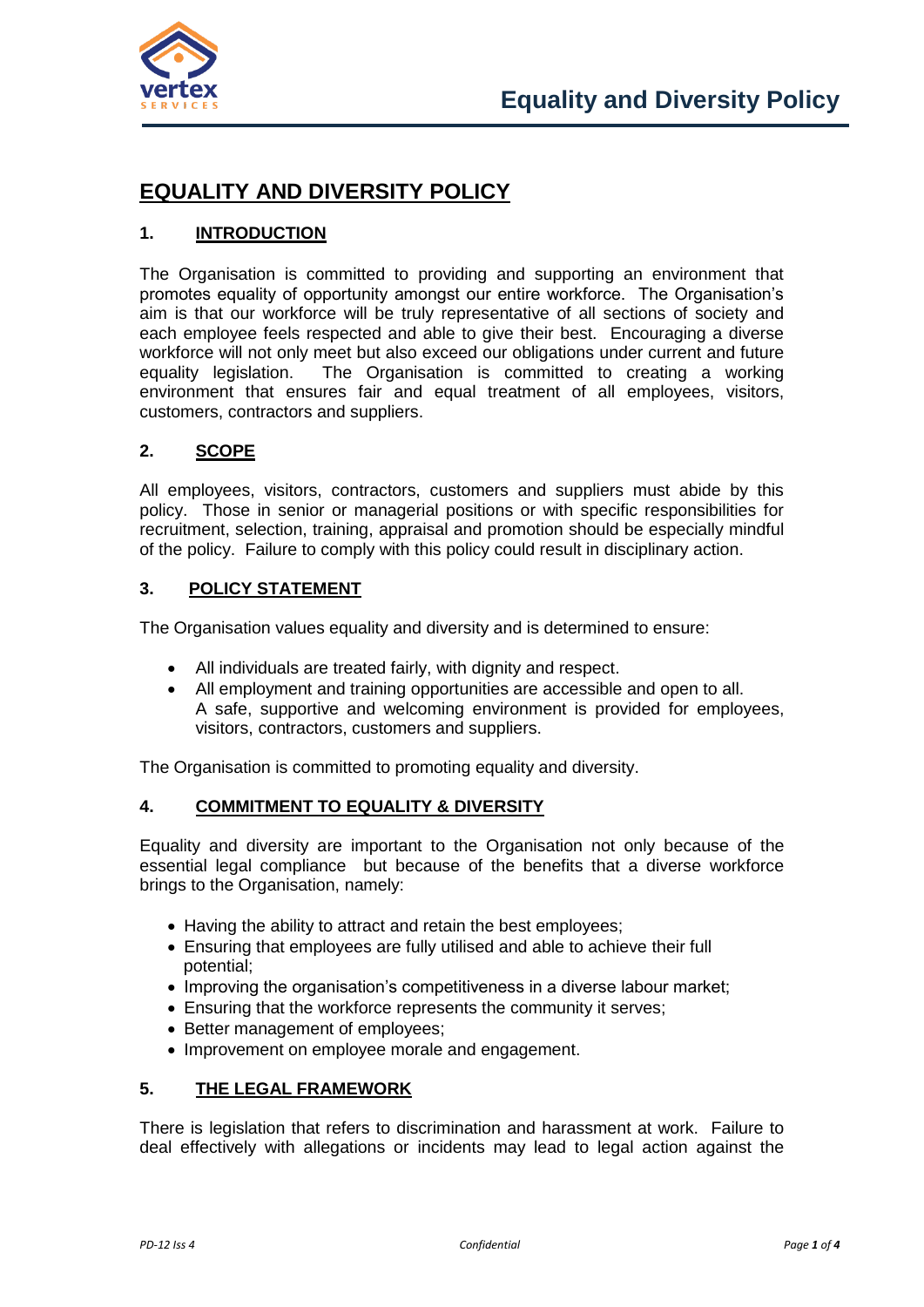

Organisation as well as individual employees. The Organisation also has a legal responsibility to ensure a healthy and safe working environment.

# **5.1 The Equality Act 2010**

The Equality Act 2010 consolidated discrimination legislation. This legislative framework includes protection against direct and indirect discrimination, harassment and victimisation; in services and public functions, premises, work, education, associations and transport. The phrase 'Protected Characteristics' can describe a person's:

- Age:
- Disability status:
- Gender reassignment status;
- Being married or in a civil partnership;
- Being pregnant or on maternity leave;
- Race (including ethnic or national origin, nationality or colour);
- Religion or belief:
- Sex;
- Sexual Orientation.

## **5.2 Discrimination**

The Organisation opposes all forms of unlawful discrimination against individuals on the basis of any protected characteristic or as a result of any conditions or requirements that do not accord with the principles of fairness and natural justice.

## **5.3 Definitions of Discrimination**

#### Direct discrimination

Direct discrimination occurs when someone is treated less favourably than another person because of a protected characteristic they have or are thought to have.

#### Associative discrimination

Associative discrimination is discrimination against a person because they have an association with someone with a protected characteristic.

#### Perceptive discrimination

Perceptive discrimination is discrimination against an individual because others think they possess a particular protected characteristic that applies even if the person does not actually possess that characteristic.

## Indirect discrimination

Indirect discrimination can occur when you have a condition, rule, policy or even a practice in the Organisation which applies to everyone but particularly disadvantages people who share a protected characteristic.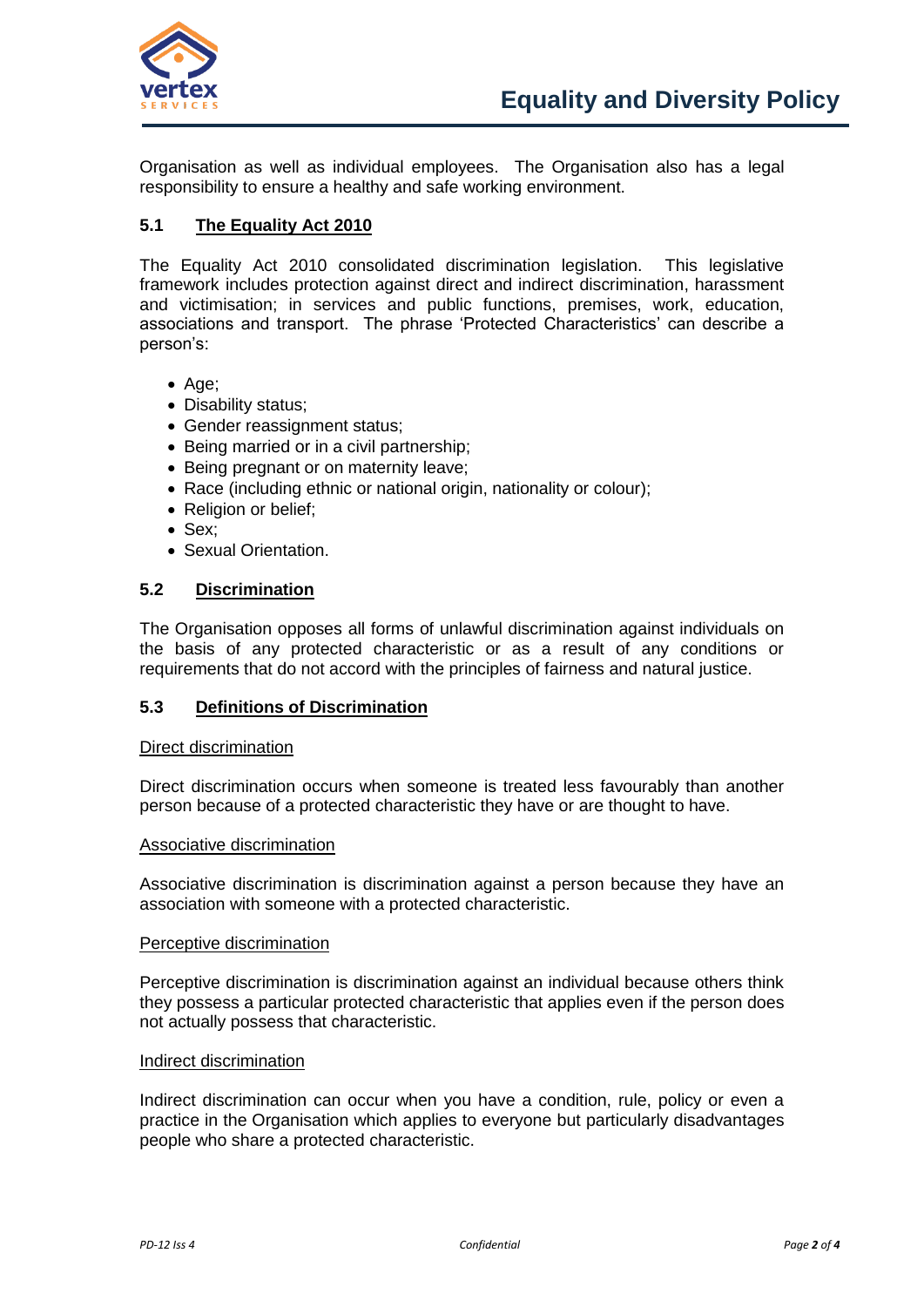

If an employee considers that they have been unlawfully discriminated against they must raise their complaint through the Organisation's grievance policy.

## **6. BULLYING, HARASSMENT AND VICTIMISATION**

All employees, visitors, contractors, customers and suppliers and have a right to be treated with consideration and respect within the working environment. The Organisation aims to create a culture that is free from bullying, harassment and victimisation and where concerns are raised there should be a confidence that they will be investigated fairly and promptly.

#### Harassment

Harassment is 'unwanted conduct related to a relevant protected characteristic, which has the purpose or affect of violating an individual's dignity or creating an intimidating, hostile, degrading, humiliating or offensive environment for the individual<sup>'</sup>

#### **Victimisation**

Victimisation is where an employee is treated badly because they have made or supported a complaint or raised a grievance or because they are suspected of doing so.

#### **Bullving**

Bullying involves repeated negative action and practises that are directed at one or more employees.

If any employee considers they are or have been bullied, harassed or victimised, they must raise their complaint through the appropriate Organisation procedure.

#### **7. EQUAL OPPORTUNITIES**

The Organisation recognises the need to tackle barriers to create a culture in which equal opportunities and equal treatment are reflected in working practices and are a priority for all employees, visitors, customers, suppliers and contractors.

The recruitment, selection and promotion process will be based on an ability to do the job and other objective relevant criteria.

Training and development, and its access, will be based on the requirements of the job and individual needs. Training and development will be by the provision of appropriate and accessible training methods.

Full consideration will be given to whether reasonable adjustments can be made where a person has a disability or to enable an individual to observe their religion or belief.

The Organisation strives to support a family friendly work/life balance and to this end meets its statutory responsibilities.